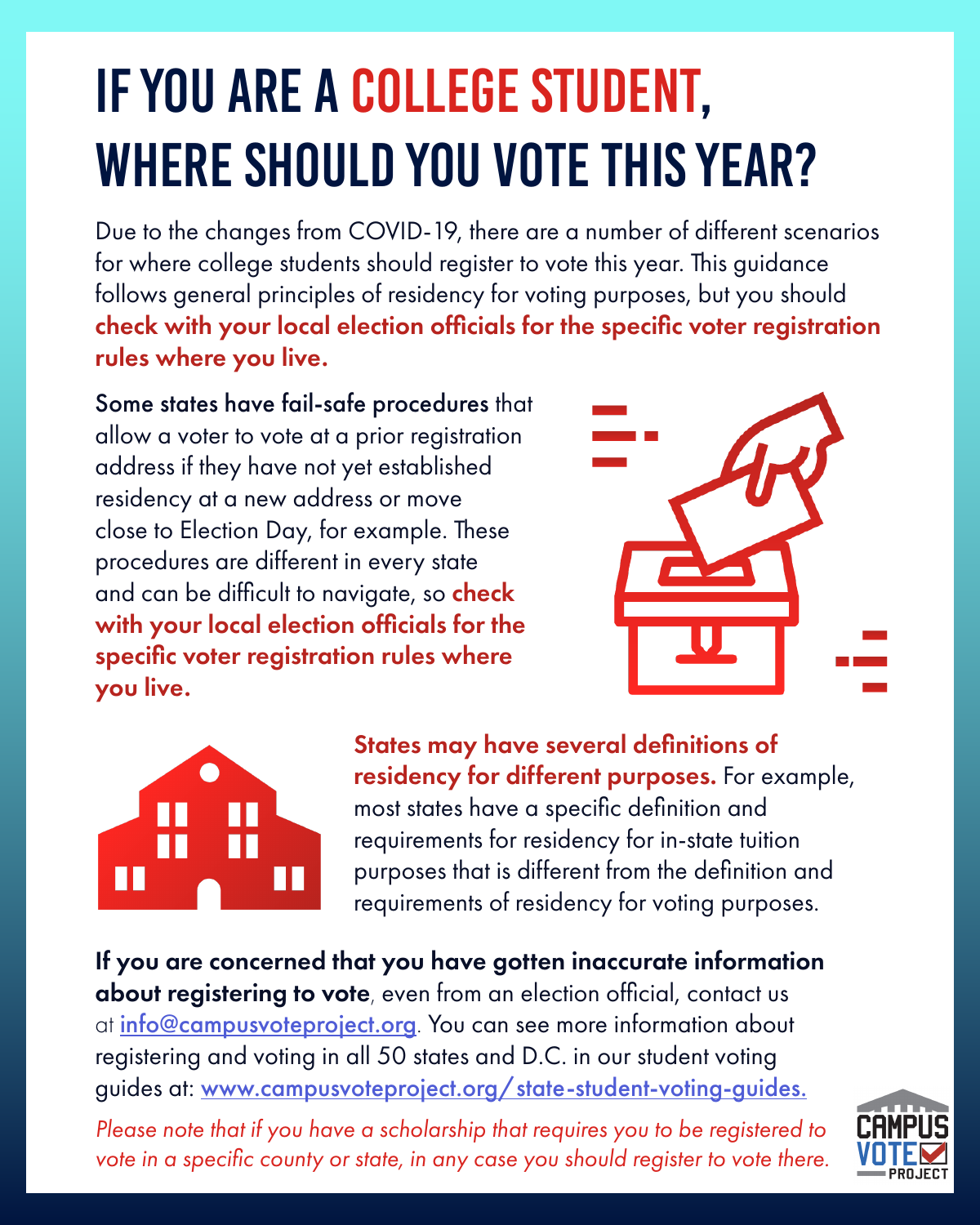## If you are an incoming student...

to vote at your current address. Learn more at howto.vote.

Will you be moving to a new location to attend your institution?

You have a choice about where to register.

You can register at your campus address, once you are physically present there.

Learn more at <u>howto.vote</u>.



You can choose to register or remain registered at your prior address if you consider that to be your home.



#### Learn more at howto.vote.





Fair Elections Center and Campus Vote Project intend the information contained herein to be used only as a general guide. This document should not be used as a substitute for consultation with a licensed legal professional.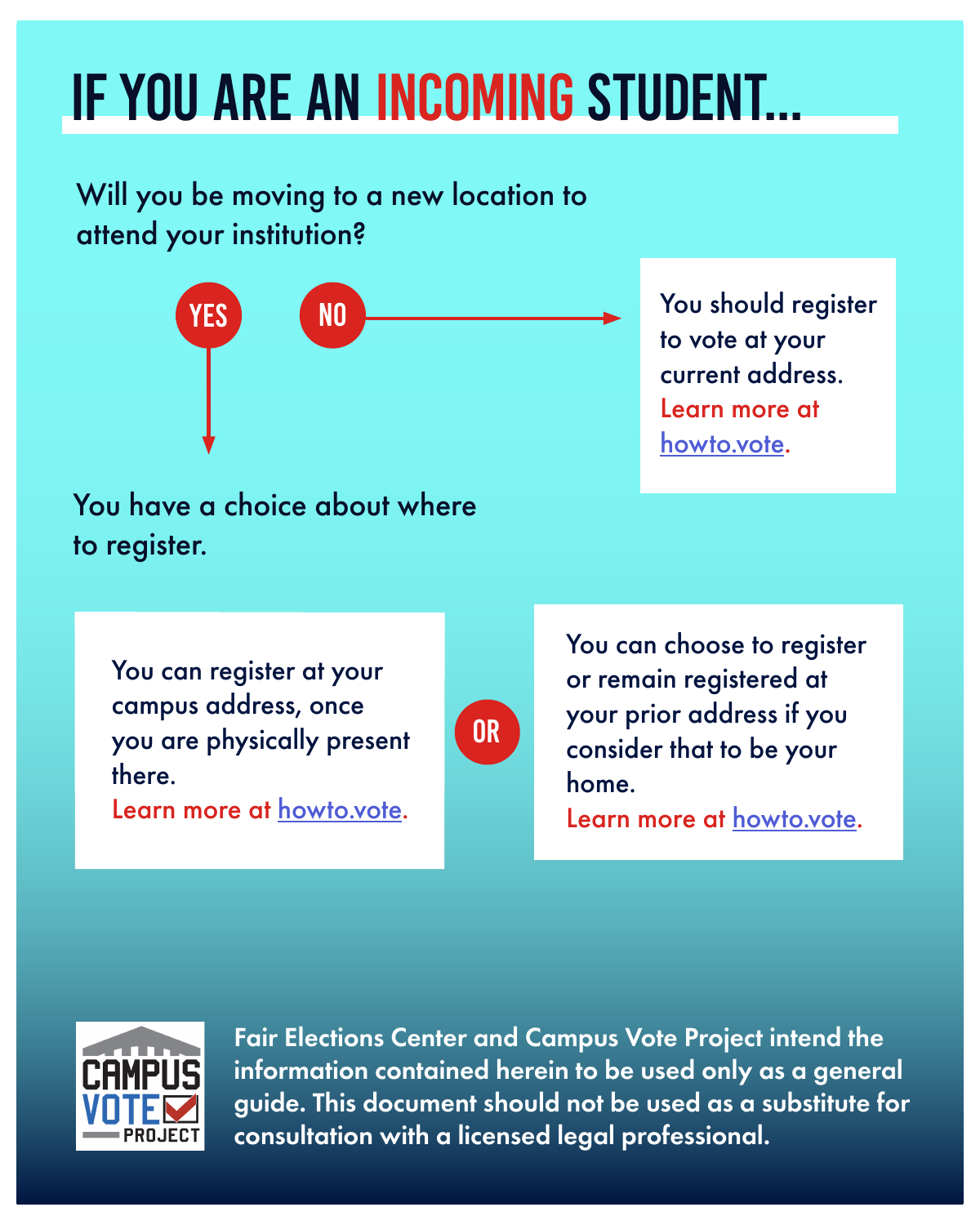## If you are a returning student...

Were you registered previously at your campus address?

where you will be located for the 2020 fall semester. Learn more at howto.vote.



You can still register at your campus address, if you intend to return after your temporary absence due to COVID 19. Learn more at howto.vote.



You need to register to vote at the address where you will be for the 2020 fall semester. Learn more at howto.vote.



Fair Elections Center and Campus Vote Project intend the information contained herein to be used only as a general guide. This document should not be used as a substitute for consultation with a licensed legal professional.